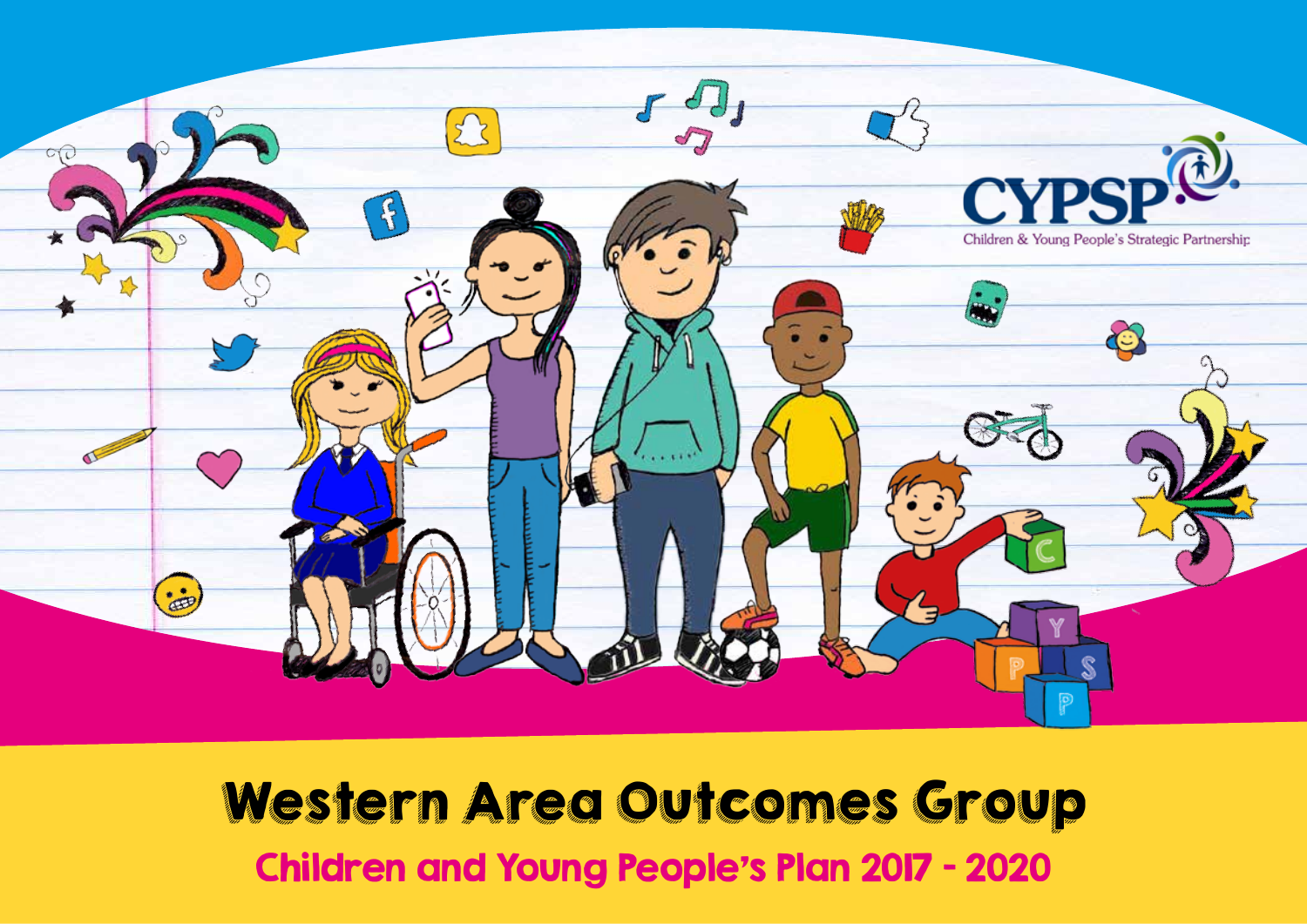## What We Will Do?

#### Our Vision

The Western Area Outcomes Group will promote better outcomes for children by supporting parents and carers in their role as they nurture their children's physical, social, emotional and intellectual development.

#### Three Obsessions

- 1. Every Child has the best start in life
- 2. Promote the safety of Our Children and Young People
- 3. Work together to include the voice of Children and Young People

#### Eight Outcomes

What we want for all our Children and Young People:

- Physical and Mental Health
- Enjoyment of Play and
- Leisure • Learning and Achievement
- Living in Safety and with
- **Stability**
- Economic and
- Environmental Wellbeing • Making a Positive
- Contribution to Society Living in a Society which Respects their Rights
- **Equality and Good**<br>Relations

## Behaviours

Together we will provide access to a timely, appropriate and integrated range of supports for children, young people or families demonstrating challenging or high risk behaviour

#### **Parenting**

Together we will provide all parents with the essential skills to ensure that every child has the best start in life.

#### **Domestic** & Sexual Violence

Together we will assist children and young people to live in safe and supportive families and communities

How We Will Do It?

Voice of children &young people Together we will engage with children, young people for effective co-production

### Transitions

 $\cdot$ 

Together we will provide early an<sup>d</sup> effective support a<sup>t</sup> the critical transition periods of a child's life

## **Addiction**

Together we will promote resilience, and prevention through early intervention

#### Mental Health & Emotional **Wellbeing**

**The Second** 

Č

Together We will Promote & improve the social, emotional, physical & mental health and wellbeing of children, young people, families and the people that support them



#### 4. All children and young people's rights are promoted, respected and protected within the diversity of their experience, abilities, identities and cultures 5. Support parents and carers to feel more supported, confident, informed and able 6. Quality services are outcomes driven, resourced, sustained and trusted

How Will We

3. Emphasis and resources are rebalanced towards prevention and earlier intervention whilst still ensuring crisis responses are appropriate

1. Ensure all our children and young people are safe and thriving 2. Support families to aspire, achieve and fulfil their potential

**Priorities** 



7

ø.

Outcome Based Accountability - Is Anyone Better Off?

# Relations **Positive**